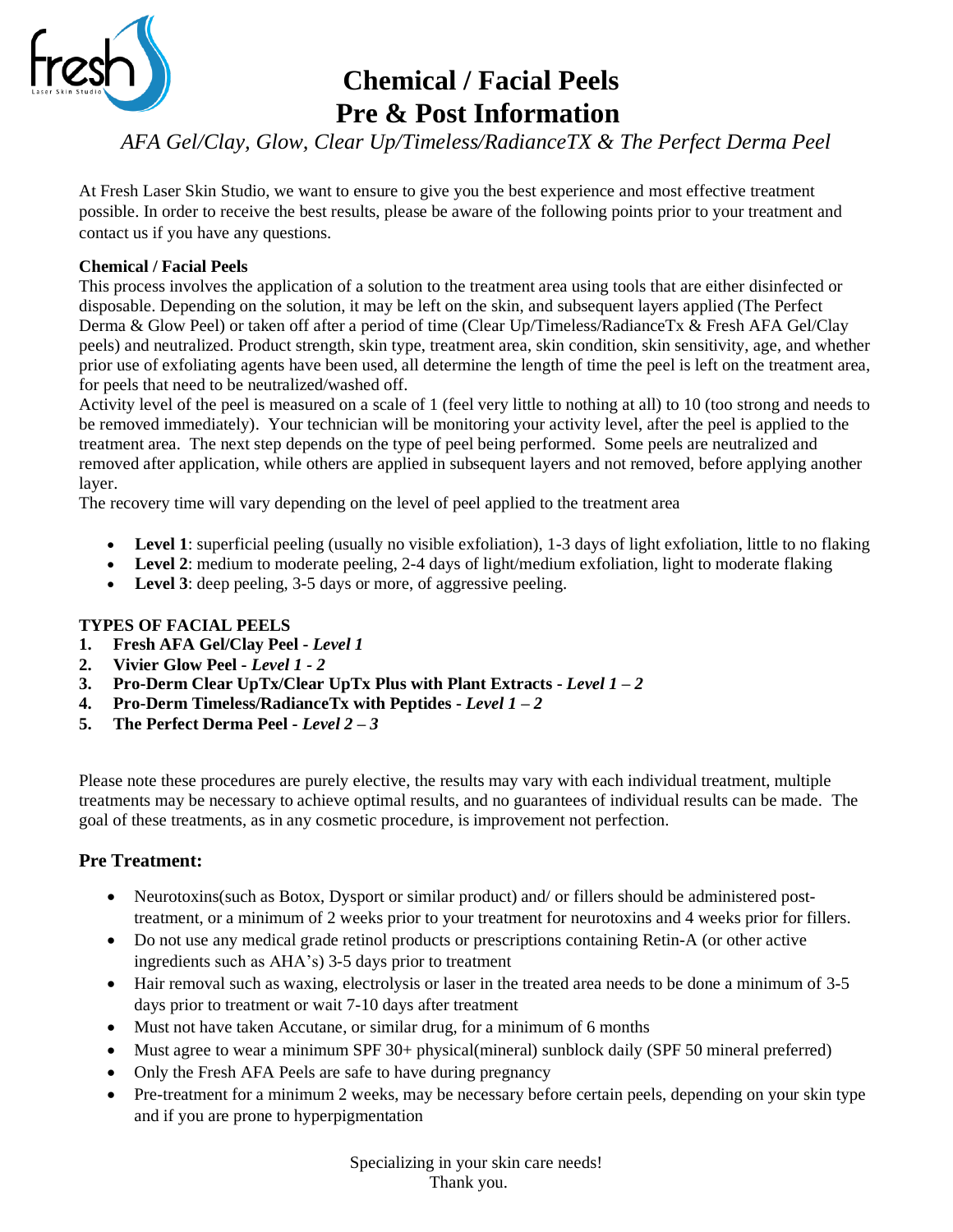

## **Chemical / Facial Peels Pre & Post Information**

*AFA Gel/Clay, Glow, Clear Up/Timeless/RadianceTX & The Perfect Derma Peel*

### **Post Treatment:**

- Redness, swelling and a slight heat sensation is a normal response after most facial treatments. You may experience redness, scabbing/flaking for 5-7 days after level 3 Chemical peels (The Perfect Derma Peel)
- Very little redness if any, or visible peeling may not be seen with some peels such as our Pro-Derm  $\&$ Vivier Glow Peels
- A cold gel pack may be applied to the treated area if uncomfortable and to reduce swelling.
- Avoid touching or washing the treated area for a minimum of 4-6 hours following your treatment.
- Wear a minimum SPF 30 physical sunblock (SPF 50 preferred) daily and reapply as necessary.
- Clear Up//Timeless/RadianceTx Pro-Derm peels and AFA peels are non-photosensitizing, however a daily physical sunscreen of SPF 30+ minimum, is recommended to protect your skin.
- Clear UpTx Plus includes the addition of retinol and is photosensitizing and an SPF 50 physical block should be applied.
- Do not use loofas or other exfoliating devices and products, until the treated area has completely healed, as they may extend the healing time.
- Avoid waxing or any other hair removal services, in the treated area(s) for a minimum of 3-5 days or longer with The Perfect Derma Peel.
- Do not use any products containing active ingredients such as Retin-A, retinol, glycolics or salicylics for 3 to 5 days following treatment, as they may cause irritation.
- DO NOT PICK the area. Avoid picking, peeling, and scratching the treated area to achieve best results and to prevent skin from scarring. If any crusting appears you can apply an antibiotic cream such as Polysporin, Fucidin or Fucidin H.
- Avoid any trauma to the skin for up to 24 hours, such as bathing in very hot water, swimming pool, hot tub, or strenuous exercise.
- Makeup may be used after the treatment. It is recommended to use mineral makeup to reduce clogging of the pores and prevent any further irritation
- Please contact us via email [\(info@freshlaser.ca\)](mailto:info@freshlaser.ca) or phone (403-264-4494) with any questions or concerns you may have after your treatment.

### **Potential and sometimes common side effects that may occur with any treatment procedure:**

- INFLAMMATION which may include irritation, itching, pain, flaking, ingrown hairs
- TEMPORARY REDNESS (erythema) and mild to moderate "sunburn" like effects may last for a few hours to 2-4 days or more
- TEMPORARY EDEMA (minor swelling) of the skin around the treatment site
- EXISTING FRECKLES in treated areas may lighten or disappear (The Perfect Derma Peel)
- SCABBING or PEELING of treated skin and surrounding areas

### **Complications and adverse reactions, although rare, that may occur with chemical peels:**

- Histamine/hives: raised papules similar to hives may appear, this usually subsides within a few hours
- Pustules or pimples may develop in the first few days following treatment
- Hyper/hypopigmentation may occur, but is generally temporary
- There is an unlikely, but potential risk of allergic reaction to any gel or lotion that may be applied to the skin before or after treatment. Such risks include temporary swelling, itching, and formation of a rash
- Prolonged skin sensitivity to sun exposure, should be wearing sunscreen
- Blistering and scarring, though very rare